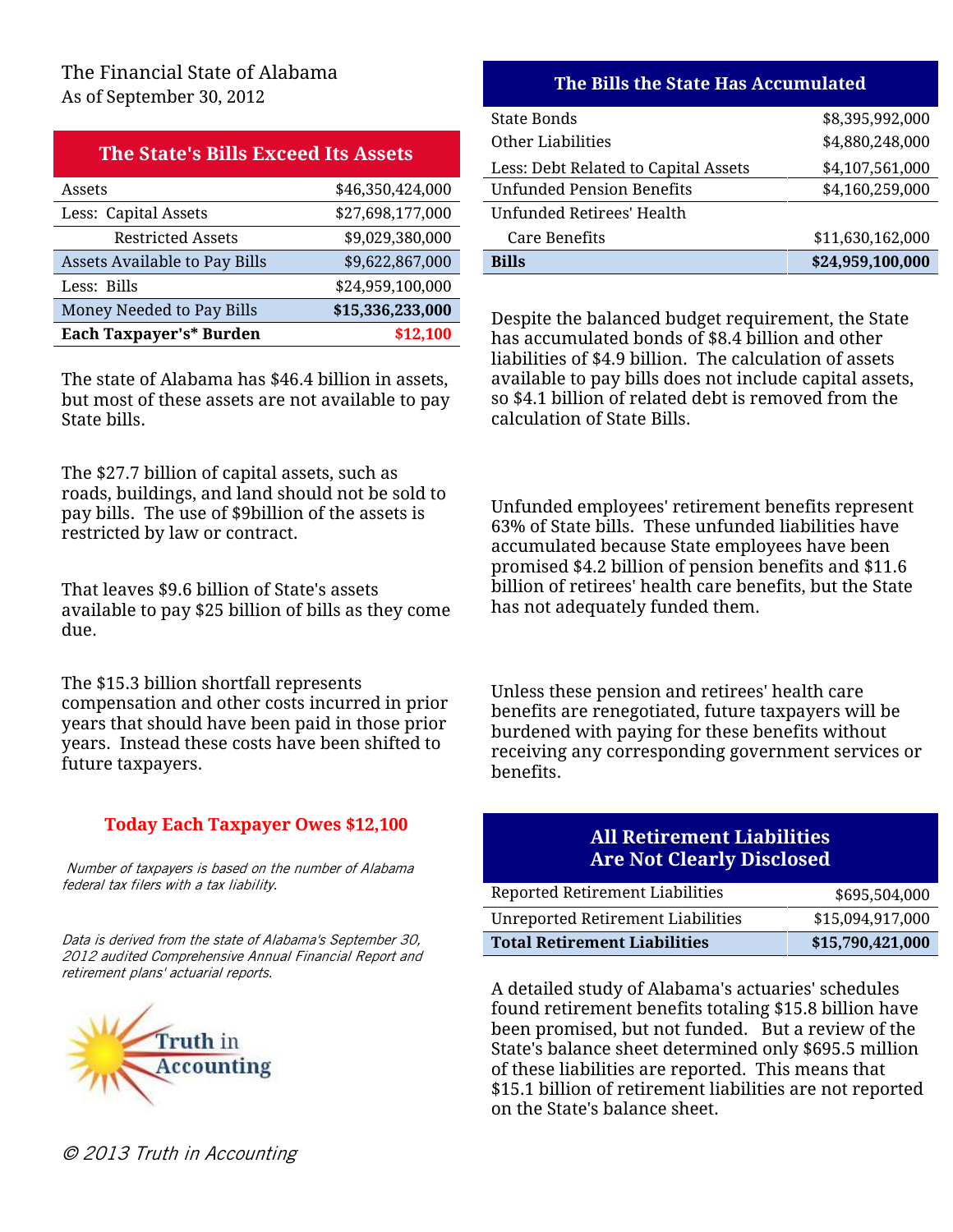### **THE BEST STATE**

## **ALASKA IS A SUNSHINE STATE**





**THE STATE'S ASSETS EXCEED ITS BILLS**

The state of Alaska is a sunshine state because it has assets above its outstanding bills. The ssets above its outstanding bills. The<br>has a \$13.5 billion financial surplus.

### financial information. **Each Taxpayer's Share of This Financial Surplus is \$45,000**

Unlike most states, Alaska has the money need to fund State employees' retirement benefits and other outstanding bills. Alaska is in good nd other outstanding bills. Alaska is in good<br>financial shape because the legislators and governors have only promised citizens and employees what they can afford to deliver.

## **RETIREMENT LIABILITIES ARE**

| າe State<br><b>Owes</b><br>.9 billion | <b>Reported Retirement Liabilities</b> | \$3,185,000      |  |
|---------------------------------------|----------------------------------------|------------------|--|
|                                       | <b>Actual Retirement Liabilities</b>   | \$13,173,930,000 |  |

Truth in Accounting's detailed analysis discovered a Accounting's detailed total of \$13.2 billion of retirement benefits have been promised but not funded. Because of the confusing way the State does its accounting, only \$3.2 million of these liabilities are reported on Alaska's balance sheet. **STATE'S ASSETS**<br>CEED ITS BILLS<br>CEED ITS BILLS<br>SEED ITS BILLS<br>Sheet.<br>Sheet.

- State has a \$13.5 billion financial surplus. The Institute for Truth in Accounting is committed to compelling governments to provide citizens with truthful and transparent
	- We call on governments to truthfully balance We call on governments to truthfully balance<br>their budgets by including all real and certair<br>expenses when incurred not when paid.  $\left| \frac{1}{2} \right|$ their budgets by including all real and certain expenses when incurred not when paid.
- A transparent budget process would provide mancial shape because the registators and<br>governors have only promised citizens and<br>employees what they can afford to deliver. knowledgeable participants in their state government.

### **To be knowledgeable participants in their State government, citizens need to be provided with** To be knowledgeable participants in their State<br>government, citizens need to be provided with<br>truthful and transparent financial information.

*Number of taxpayers based on the number of Alaska federal on tax filers with a tax liability.*

*Data is derived from the state of Alaska's June 30, 2012 audited* on the number of Alaska federal Data is derived from the state of Alaska's June 30, 2012 audited<br>Comprehensive Annual Financial Report and retirement plans' actuarial *reports.*

*© 2013 Truth in Accounting*